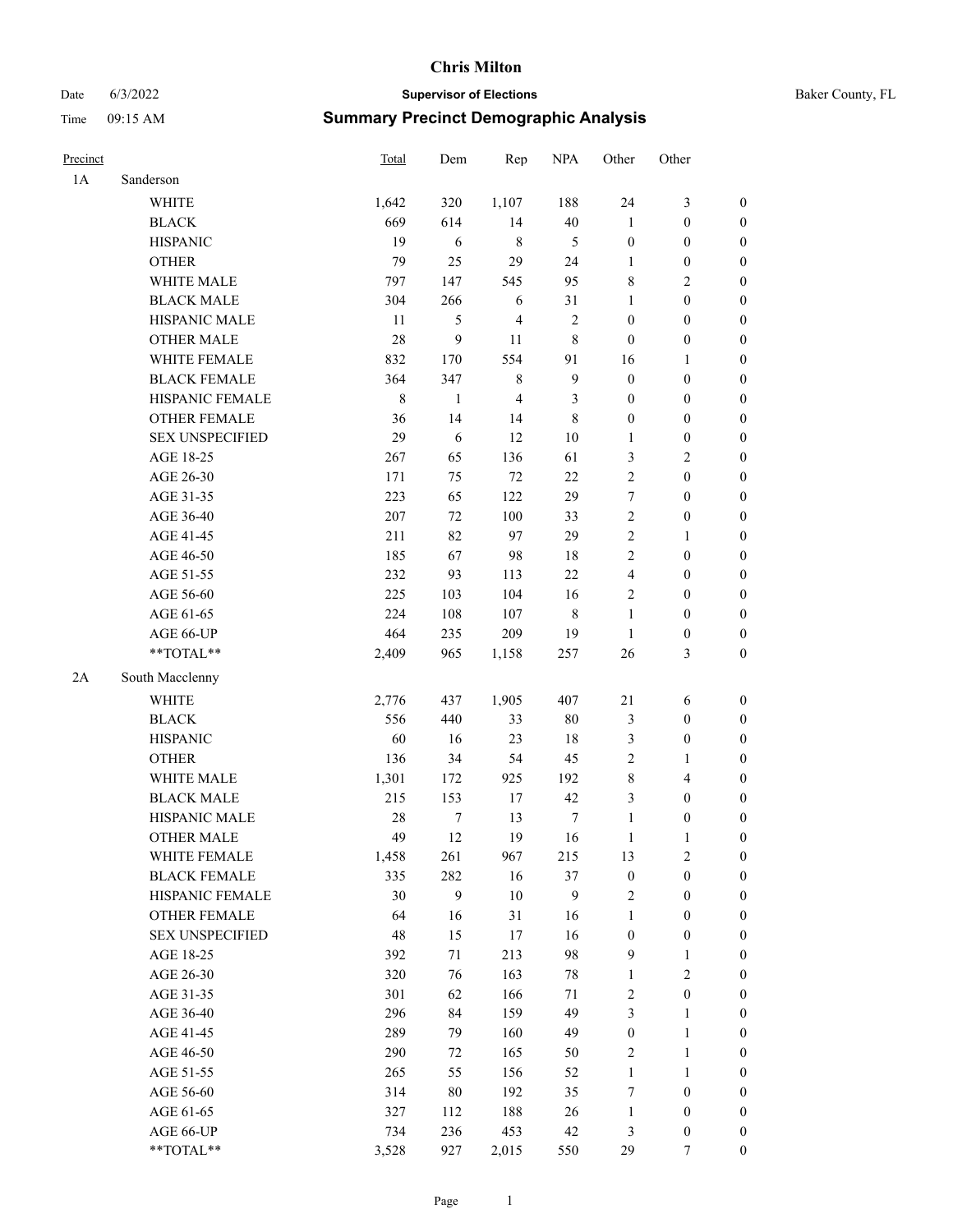# Date 6/3/2022 **Supervisor of Elections Supervisor of Elections** Baker County, FL

## Time 09:15 AM **Summary Precinct Demographic Analysis**

| Precinct |                        | Total            | Dem                      | Rep              | <b>NPA</b>              | Other            | Other                                |                  |
|----------|------------------------|------------------|--------------------------|------------------|-------------------------|------------------|--------------------------------------|------------------|
| 3A       | North Macclenny        |                  |                          |                  |                         |                  |                                      |                  |
|          | <b>WHITE</b>           | 3,046            | 528                      | 2,128            | 360                     | 21               | $\mathbf{9}$                         | $\boldsymbol{0}$ |
|          | <b>BLACK</b>           | 236              | 176                      | 12               | 43                      | 5                | $\boldsymbol{0}$                     | 0                |
|          | <b>HISPANIC</b>        | 69               | 15                       | 35               | 19                      | $\boldsymbol{0}$ | $\boldsymbol{0}$                     | $\boldsymbol{0}$ |
|          | <b>OTHER</b>           | 139              | 28                       | 63               | 43                      | 2                | $\mathfrak{Z}$                       | $\boldsymbol{0}$ |
|          | WHITE MALE             | 1,375            | 214                      | 977              | 170                     | 9                | 5                                    | $\boldsymbol{0}$ |
|          | <b>BLACK MALE</b>      | 102              | 63                       | 11               | 25                      | 3                | $\boldsymbol{0}$                     | $\boldsymbol{0}$ |
|          | HISPANIC MALE          | 32               | $\,$ $\,$                | 18               | 6                       | $\boldsymbol{0}$ | $\boldsymbol{0}$                     | $\boldsymbol{0}$ |
|          | <b>OTHER MALE</b>      | 59               | 13                       | 25               | 18                      | $\mathbf{1}$     | $\overline{2}$                       | $\boldsymbol{0}$ |
|          | WHITE FEMALE           | 1,641            | 312                      | 1,129            | 184                     | 12               | $\overline{4}$                       | $\boldsymbol{0}$ |
|          | <b>BLACK FEMALE</b>    | 128              | 110                      | $\mathbf{1}$     | 15                      | $\sqrt{2}$       | $\boldsymbol{0}$                     | $\boldsymbol{0}$ |
|          | HISPANIC FEMALE        | 36               | $\tau$                   | 17               | 12                      | $\boldsymbol{0}$ | $\boldsymbol{0}$                     | $\boldsymbol{0}$ |
|          | <b>OTHER FEMALE</b>    | 57               | 13                       | 29               | 13                      | $\mathbf{1}$     | $\mathbf{1}$                         | $\boldsymbol{0}$ |
|          | <b>SEX UNSPECIFIED</b> | 60               | $\tau$                   | 31               | 22                      | $\boldsymbol{0}$ | $\boldsymbol{0}$                     | $\boldsymbol{0}$ |
|          | AGE 18-25              | 449              | 63                       | 295              | 79                      | 3                | 9                                    | $\boldsymbol{0}$ |
|          | AGE 26-30              | 296              | 45                       | 182              | 64                      | 4                | $\mathbf{1}$                         | $\boldsymbol{0}$ |
|          | AGE 31-35              | 311              | 44                       | 205              | 57                      | 4                | $\mathbf{1}$                         | $\boldsymbol{0}$ |
|          | AGE 36-40              | 293              | 50                       | 191              | 50                      | 2                | $\boldsymbol{0}$                     | $\boldsymbol{0}$ |
|          | AGE 41-45              | 298              | 63                       | 185              | 46                      | 3                | $\mathbf{1}$                         | $\boldsymbol{0}$ |
|          | AGE 46-50              | 307              | 76                       | 189              | 42                      | $\boldsymbol{0}$ |                                      | $\boldsymbol{0}$ |
|          | AGE 51-55              | 319              | 65                       | 218              | 32                      |                  | $\boldsymbol{0}$<br>$\boldsymbol{0}$ |                  |
|          |                        |                  |                          |                  |                         | 4                |                                      | $\boldsymbol{0}$ |
|          | AGE 56-60              | 268              | 64                       | 175              | 25                      | $\overline{4}$   | $\boldsymbol{0}$                     | $\boldsymbol{0}$ |
|          | AGE 61-65              | 270              | 69                       | 172              | 27                      | 2                | $\boldsymbol{0}$                     | $\boldsymbol{0}$ |
|          | AGE 66-UP              | 679              | 208                      | 426              | 43                      | $\mathbf{2}$     | $\boldsymbol{0}$                     | $\boldsymbol{0}$ |
|          | **TOTAL**              | 3,490            | 747                      | 2,238            | 465                     | $28\,$           | 12                                   | $\boldsymbol{0}$ |
| 4A       | Baxter                 |                  |                          |                  |                         |                  |                                      |                  |
|          | <b>WHITE</b>           | 208              | 43                       | 143              | 21                      | 1                | $\boldsymbol{0}$                     | $\boldsymbol{0}$ |
|          | <b>BLACK</b>           | $\boldsymbol{0}$ | $\boldsymbol{0}$         | $\boldsymbol{0}$ | $\boldsymbol{0}$        | $\boldsymbol{0}$ | $\boldsymbol{0}$                     | $\boldsymbol{0}$ |
|          | <b>HISPANIC</b>        | $\mathfrak{2}$   | $\boldsymbol{0}$         | $\mathbf{1}$     | $\mathbf{1}$            | $\boldsymbol{0}$ | $\boldsymbol{0}$                     | $\boldsymbol{0}$ |
|          | <b>OTHER</b>           | $\,8\,$          | $\mathbf{1}$             | $\overline{4}$   | $\mathfrak{Z}$          | $\boldsymbol{0}$ | $\boldsymbol{0}$                     | $\boldsymbol{0}$ |
|          | WHITE MALE             | 106              | 21                       | 75               | 9                       | $\mathbf{1}$     | $\boldsymbol{0}$                     | $\boldsymbol{0}$ |
|          | <b>BLACK MALE</b>      | $\boldsymbol{0}$ | $\boldsymbol{0}$         | $\boldsymbol{0}$ | $\boldsymbol{0}$        | $\boldsymbol{0}$ | $\boldsymbol{0}$                     | $\boldsymbol{0}$ |
|          | HISPANIC MALE          | $\sqrt{2}$       | $\boldsymbol{0}$         | $\mathbf{1}$     | 1                       | $\boldsymbol{0}$ | $\boldsymbol{0}$                     | $\boldsymbol{0}$ |
|          | OTHER MALE             | $\overline{2}$   | 1                        | $\mathbf{1}$     | $\boldsymbol{0}$        | $\boldsymbol{0}$ | $\boldsymbol{0}$                     | $\boldsymbol{0}$ |
|          | WHITE FEMALE           | 100              | 21                       | 67               | 12                      | 0                | $\boldsymbol{0}$                     | 0                |
|          | <b>BLACK FEMALE</b>    | $\boldsymbol{0}$ | $\boldsymbol{0}$         | $\boldsymbol{0}$ | $\boldsymbol{0}$        | $\boldsymbol{0}$ | $\boldsymbol{0}$                     | $\overline{0}$   |
|          | HISPANIC FEMALE        | $\boldsymbol{0}$ | $\boldsymbol{0}$         | $\boldsymbol{0}$ | $\boldsymbol{0}$        | $\boldsymbol{0}$ | $\boldsymbol{0}$                     | $\overline{0}$   |
|          | <b>OTHER FEMALE</b>    | 4                | $\boldsymbol{0}$         | $\sqrt{2}$       | $\sqrt{2}$              | $\boldsymbol{0}$ | $\boldsymbol{0}$                     | $\overline{0}$   |
|          | <b>SEX UNSPECIFIED</b> | $\overline{4}$   | $\mathbf{1}$             | $\mathfrak{2}$   | $\mathbf{1}$            | $\boldsymbol{0}$ | $\boldsymbol{0}$                     | $\overline{0}$   |
|          | AGE 18-25              | 28               | $\mathbf{1}$             | 22               | $\mathfrak s$           | $\boldsymbol{0}$ | $\boldsymbol{0}$                     | $\overline{0}$   |
|          | AGE 26-30              | 20               | 3                        | 12               | 5                       | $\boldsymbol{0}$ | $\boldsymbol{0}$                     | $\overline{0}$   |
|          | AGE 31-35              | 13               | $\overline{2}$           | 11               | $\boldsymbol{0}$        | $\boldsymbol{0}$ | $\boldsymbol{0}$                     | $\overline{0}$   |
|          | AGE 36-40              | $\,8\,$          | $\mathbf{1}$             | 5                | $\sqrt{2}$              | $\boldsymbol{0}$ | $\boldsymbol{0}$                     | 0                |
|          | AGE 41-45              | 19               | $\mathbf{1}$             | 15               | $\overline{2}$          | 1                | $\boldsymbol{0}$                     | 0                |
|          | AGE 46-50              | 18               | 7                        | 9                | $\overline{2}$          | $\boldsymbol{0}$ | $\boldsymbol{0}$                     | $\overline{0}$   |
|          | AGE 51-55              | 20               | $\overline{\mathcal{L}}$ | 14               | $\overline{2}$          | $\boldsymbol{0}$ | $\boldsymbol{0}$                     | $\overline{0}$   |
|          | AGE 56-60              | 18               | 5                        | 9                | $\overline{\mathbf{4}}$ | $\boldsymbol{0}$ | $\boldsymbol{0}$                     | $\overline{0}$   |
|          | AGE 61-65              | 25               | 6                        | 19               | $\boldsymbol{0}$        | $\boldsymbol{0}$ | $\boldsymbol{0}$                     | $\overline{0}$   |
|          | AGE 66-UP              | 49               | 14                       | 32               | 3                       | $\boldsymbol{0}$ | $\boldsymbol{0}$                     | $\boldsymbol{0}$ |
|          | **TOTAL**              | 218              | 44                       | 148              | 25                      | $\mathbf{1}$     | $\boldsymbol{0}$                     | $\overline{0}$   |
|          |                        |                  |                          |                  |                         |                  |                                      |                  |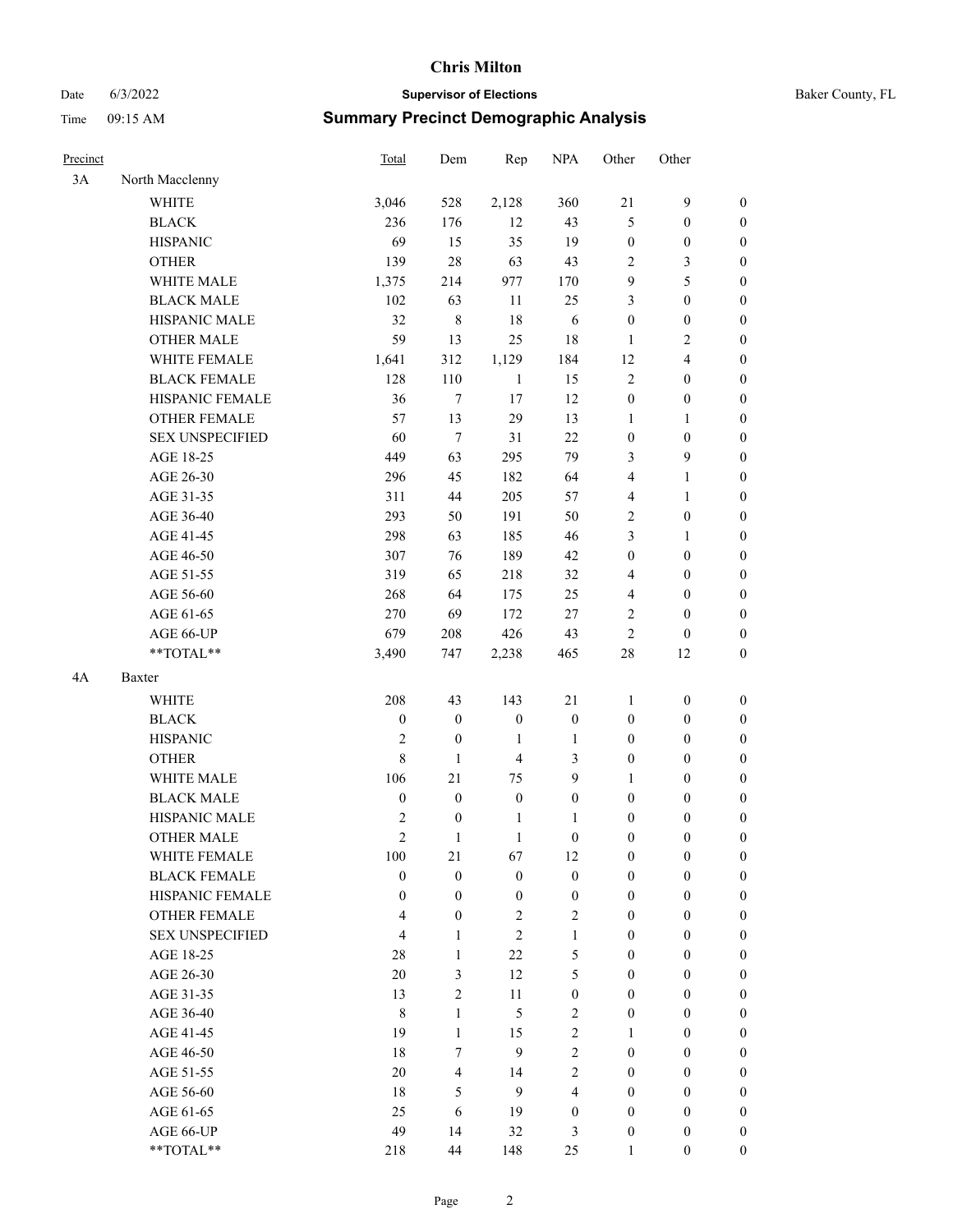## Date 6/3/2022 **Supervisor of Elections** Time 09:15 AM **Summary Precinct Demographic Analysis**

|  | Baker County, FL |  |
|--|------------------|--|
|--|------------------|--|

| Precinct |                        | <b>Total</b>   | Dem              | Rep              | <b>NPA</b>       | Other            | Other            |                  |
|----------|------------------------|----------------|------------------|------------------|------------------|------------------|------------------|------------------|
| 4B       | Taylor                 |                |                  |                  |                  |                  |                  |                  |
|          | <b>WHITE</b>           | 645            | 129              | 434              | 77               | $\overline{4}$   | 1                | $\mathbf{0}$     |
|          | <b>BLACK</b>           | 5              | 2                | $\overline{2}$   | 1                | $\boldsymbol{0}$ | $\boldsymbol{0}$ | $\boldsymbol{0}$ |
|          | <b>HISPANIC</b>        | 7              | $\boldsymbol{0}$ | 6                | 1                | $\boldsymbol{0}$ | $\boldsymbol{0}$ | $\boldsymbol{0}$ |
|          | <b>OTHER</b>           | 22             | 7                | 12               | 3                | $\mathbf{0}$     | $\boldsymbol{0}$ | $\boldsymbol{0}$ |
|          | WHITE MALE             | 323            | 65               | 225              | 31               | 1                | 1                | $\boldsymbol{0}$ |
|          | <b>BLACK MALE</b>      | $\mathfrak{2}$ | $\boldsymbol{0}$ | $\mathbf{1}$     | 1                | $\boldsymbol{0}$ | $\boldsymbol{0}$ | $\boldsymbol{0}$ |
|          | HISPANIC MALE          | 6              | $\boldsymbol{0}$ | 5                | 1                | $\boldsymbol{0}$ | $\boldsymbol{0}$ | $\boldsymbol{0}$ |
|          | <b>OTHER MALE</b>      | 8              | $\overline{c}$   | 5                | 1                | $\boldsymbol{0}$ | $\mathbf{0}$     | $\boldsymbol{0}$ |
|          | WHITE FEMALE           | 316            | 63               | 204              | 46               | 3                | $\boldsymbol{0}$ | $\boldsymbol{0}$ |
|          | <b>BLACK FEMALE</b>    | 3              | $\mathbf{2}$     | 1                | $\mathbf{0}$     | $\boldsymbol{0}$ | $\boldsymbol{0}$ | $\boldsymbol{0}$ |
|          | HISPANIC FEMALE        | 1              | $\boldsymbol{0}$ | 1                | $\boldsymbol{0}$ | $\boldsymbol{0}$ | $\boldsymbol{0}$ | $\boldsymbol{0}$ |
|          | <b>OTHER FEMALE</b>    | 14             | 5                | 7                | $\overline{c}$   | $\boldsymbol{0}$ | $\boldsymbol{0}$ | $\boldsymbol{0}$ |
|          | <b>SEX UNSPECIFIED</b> | 6              | $\mathbf{1}$     | 5                | $\mathbf{0}$     | $\mathbf{0}$     | $\boldsymbol{0}$ | $\boldsymbol{0}$ |
|          | AGE 18-25              | 66             | 7                | 45               | 12               | $\overline{2}$   | $\boldsymbol{0}$ | $\boldsymbol{0}$ |
|          | AGE 26-30              | 55             | 8                | 29               | 17               | $\boldsymbol{0}$ | 1                | $\boldsymbol{0}$ |
|          | AGE 31-35              | 57             | 7                | 42               | 8                | $\boldsymbol{0}$ | $\boldsymbol{0}$ | $\boldsymbol{0}$ |
|          | AGE 36-40              | 45             | 7                | 31               | 7                | $\boldsymbol{0}$ | $\boldsymbol{0}$ | $\boldsymbol{0}$ |
|          | AGE 41-45              | 49             | 11               | 27               | 10               | 1                | $\boldsymbol{0}$ | $\boldsymbol{0}$ |
|          | AGE 46-50              | 57             | 12               | 39               | 6                | $\boldsymbol{0}$ | $\boldsymbol{0}$ | $\boldsymbol{0}$ |
|          | AGE 51-55              | 57             | $\,8\,$          | 43               | 6                | $\boldsymbol{0}$ | $\boldsymbol{0}$ | $\boldsymbol{0}$ |
|          | AGE 56-60              | 68             | 17               | 46               | 4                | 1                | $\boldsymbol{0}$ | $\boldsymbol{0}$ |
|          | AGE 61-65              | 73             | 23               | 47               | 3                | $\boldsymbol{0}$ | $\boldsymbol{0}$ | $\boldsymbol{0}$ |
|          | AGE 66-UP              | 152            | 38               | 105              | 9                | $\boldsymbol{0}$ | $\boldsymbol{0}$ | $\boldsymbol{0}$ |
|          | **TOTAL**              | 679            | 138              | 454              | 82               | $\overline{4}$   | 1                | $\boldsymbol{0}$ |
| 4C       | Macedonia              |                |                  |                  |                  |                  |                  |                  |
|          | <b>WHITE</b>           | 2,012          | 276              | 1,515            | 202              | 13               | 6                | $\boldsymbol{0}$ |
|          | <b>BLACK</b>           | 68             | 48               | $\tau$           | 10               | $\mathfrak{Z}$   | $\boldsymbol{0}$ | $\boldsymbol{0}$ |
|          | <b>HISPANIC</b>        | 42             | 6                | 22               | 12               | 1                | 1                | $\boldsymbol{0}$ |
|          | <b>OTHER</b>           | 61             | 11               | 36               | 12               | $\sqrt{2}$       | $\boldsymbol{0}$ | $\boldsymbol{0}$ |
|          | WHITE MALE             | 974            | 124              | 733              | 104              | $\,$ 8 $\,$      | 5                | $\boldsymbol{0}$ |
|          | <b>BLACK MALE</b>      | 31             | 20               | 5                | 5                | $\mathbf{1}$     | $\boldsymbol{0}$ | $\boldsymbol{0}$ |
|          | <b>HISPANIC MALE</b>   | 20             | 3                | 11               | 5                | 1                | $\boldsymbol{0}$ | $\boldsymbol{0}$ |
|          | <b>OTHER MALE</b>      | 26             | 4                | 17               | 4                | 1                | $\mathbf{0}$     | $\boldsymbol{0}$ |
|          | WHITE FEMALE           | 1,032          | 152              | 779              | 95               | $\mathfrak s$    | $\mathbf{1}$     | $\boldsymbol{0}$ |
|          | <b>BLACK FEMALE</b>    | 35             | $27\,$           | $\sqrt{2}$       | $\overline{4}$   | $\sqrt{2}$       | $\boldsymbol{0}$ | $\boldsymbol{0}$ |
|          | HISPANIC FEMALE        | $21\,$         | 3                | 11               | $\boldsymbol{7}$ | $\boldsymbol{0}$ | $\boldsymbol{0}$ | $\boldsymbol{0}$ |
|          | OTHER FEMALE           | 28             | $\sqrt{6}$       | 15               | $\tau$           | $\boldsymbol{0}$ | $\boldsymbol{0}$ | $\boldsymbol{0}$ |
|          | <b>SEX UNSPECIFIED</b> | 15             | $\overline{2}$   | $\boldsymbol{7}$ | $\overline{4}$   | $\mathbf{1}$     | 1                | $\boldsymbol{0}$ |
|          | AGE 18-25              | 209            | 22               | 150              | 32               | $\mathfrak{Z}$   | $\sqrt{2}$       | $\boldsymbol{0}$ |
|          | AGE 26-30              | 159            | 21               | 110              | $26\,$           | $\mathbf{1}$     | $\mathbf{1}$     | $\boldsymbol{0}$ |
|          | AGE 31-35              | 196            | 24               | 136              | 35               | $\boldsymbol{0}$ | 1                | $\boldsymbol{0}$ |
|          | AGE 36-40              | 204            | 28               | 140              | 30               | 5                | $\mathbf{1}$     | $\boldsymbol{0}$ |
|          | AGE 41-45              | 206            | 33               | 150              | $20\,$           | $\mathfrak{Z}$   | $\boldsymbol{0}$ | $\boldsymbol{0}$ |
|          | AGE 46-50              | 164            | 24               | 123              | 16               | $\mathbf{1}$     | $\boldsymbol{0}$ | $\boldsymbol{0}$ |
|          | AGE 51-55              | 207            | 29               | 150              | $28\,$           | $\boldsymbol{0}$ | $\boldsymbol{0}$ | $\boldsymbol{0}$ |
|          | AGE 56-60              | 188            | 32               | 139              | 15               | $\mathbf{1}$     | $\mathbf{1}$     | $\boldsymbol{0}$ |
|          | AGE 61-65              | 199            | 37               | 147              | 13               | $\mathbf{1}$     | $\mathbf{1}$     | $\boldsymbol{0}$ |
|          | AGE 66-UP              | 451            | 91               | 335              | $21\,$           | $\overline{4}$   | $\boldsymbol{0}$ | $\bf{0}$         |
|          | $**TOTAL**$            | 2,183          | 341              | 1,580            | 236              | 19               | $\tau$           | $\boldsymbol{0}$ |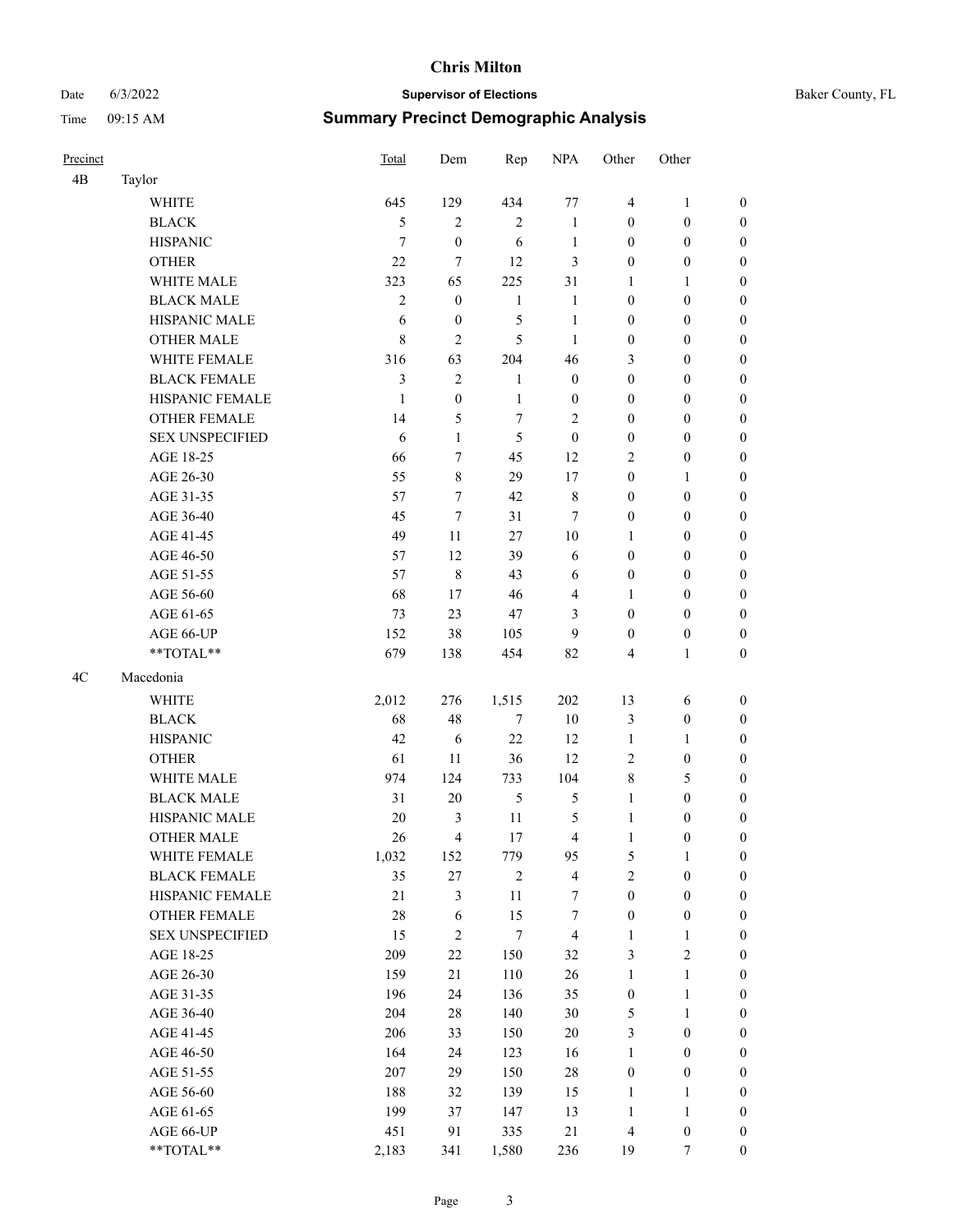## Date 6/3/2022 **Supervisor of Elections Supervisor of Elections** Baker County, FL Time 09:15 AM **Summary Precinct Demographic Analysis**

| Precinct |                        | <b>Total</b>     | Dem              | Rep            | <b>NPA</b>              | Other            | Other            |                  |
|----------|------------------------|------------------|------------------|----------------|-------------------------|------------------|------------------|------------------|
| 4D       | Cuyler                 |                  |                  |                |                         |                  |                  |                  |
|          | <b>WHITE</b>           | 1,030            | 195              | 693            | 129                     | 11               | 2                | $\boldsymbol{0}$ |
|          | <b>BLACK</b>           | 14               | 11               | 2              | 1                       | $\boldsymbol{0}$ | $\boldsymbol{0}$ | $\boldsymbol{0}$ |
|          | <b>HISPANIC</b>        | 11               | $\mathbf{1}$     | 9              | $\mathbf{1}$            | $\boldsymbol{0}$ | $\boldsymbol{0}$ | $\boldsymbol{0}$ |
|          | <b>OTHER</b>           | 42               | 11               | 21             | 10                      | $\boldsymbol{0}$ | $\boldsymbol{0}$ | $\boldsymbol{0}$ |
|          | WHITE MALE             | 530              | 95               | 367            | 63                      | $\overline{4}$   | 1                | $\boldsymbol{0}$ |
|          | <b>BLACK MALE</b>      | $\boldsymbol{9}$ | $\,8\,$          | 1              | $\boldsymbol{0}$        | $\boldsymbol{0}$ | $\mathbf{0}$     | $\boldsymbol{0}$ |
|          | HISPANIC MALE          | 3                | $\boldsymbol{0}$ | $\overline{c}$ | 1                       | $\mathbf{0}$     | $\boldsymbol{0}$ | $\boldsymbol{0}$ |
|          | <b>OTHER MALE</b>      | 19               | $\overline{7}$   | 8              | 4                       | $\boldsymbol{0}$ | $\boldsymbol{0}$ | $\boldsymbol{0}$ |
|          | WHITE FEMALE           | 496              | 100              | 324            | 64                      | 7                | 1                | $\boldsymbol{0}$ |
|          | <b>BLACK FEMALE</b>    | 5                | 3                | 1              | $\mathbf{1}$            | $\boldsymbol{0}$ | $\boldsymbol{0}$ | $\boldsymbol{0}$ |
|          | HISPANIC FEMALE        | 8                | $\mathbf{1}$     | 7              | $\boldsymbol{0}$        | $\mathbf{0}$     | $\boldsymbol{0}$ | $\boldsymbol{0}$ |
|          | <b>OTHER FEMALE</b>    | 18               | $\overline{4}$   | 11             | 3                       | $\mathbf{0}$     | $\boldsymbol{0}$ | $\boldsymbol{0}$ |
|          | <b>SEX UNSPECIFIED</b> | 9                | $\overline{0}$   | $\overline{4}$ | 5                       | $\boldsymbol{0}$ | $\boldsymbol{0}$ | $\boldsymbol{0}$ |
|          | AGE 18-25              | 138              | 14               | 101            | 23                      | $\boldsymbol{0}$ | $\boldsymbol{0}$ | $\boldsymbol{0}$ |
|          | AGE 26-30              | 87               | $\,8\,$          | 52             | 24                      | $\sqrt{2}$       | 1                | $\boldsymbol{0}$ |
|          | AGE 31-35              | 89               | $\mathbf{9}$     | 60             | 20                      | $\boldsymbol{0}$ | $\boldsymbol{0}$ | $\boldsymbol{0}$ |
|          | AGE 36-40              | 100              | 23               | 56             | 19                      | $\overline{2}$   | $\boldsymbol{0}$ | $\boldsymbol{0}$ |
|          | AGE 41-45              | 89               | 19               | 58             | 10                      | $\overline{2}$   | $\boldsymbol{0}$ | $\boldsymbol{0}$ |
|          | AGE 46-50              | 88               | 16               | 59             | 10                      | 3                | $\boldsymbol{0}$ | $\boldsymbol{0}$ |
|          | AGE 51-55              | 95               | 28               | 59             | $\,8\,$                 | $\boldsymbol{0}$ | $\boldsymbol{0}$ | $\boldsymbol{0}$ |
|          | AGE 56-60              | 97               | 22               | 66             | 8                       | $\boldsymbol{0}$ | 1                | $\boldsymbol{0}$ |
|          | AGE 61-65              | 106              | 18               | 75             | 12                      | $\mathbf{1}$     | $\boldsymbol{0}$ | $\boldsymbol{0}$ |
|          | AGE 66-UP              | 208              | 61               | 139            | $\tau$                  | 1                | $\boldsymbol{0}$ | $\boldsymbol{0}$ |
|          | **TOTAL**              | 1,097            | 218              | 725            | 141                     | 11               | 2                | $\boldsymbol{0}$ |
| 5A       | Glen St. Mary          |                  |                  |                |                         |                  |                  |                  |
|          | <b>WHITE</b>           | 3,442            | 587              | 2,412          | 406                     | 28               | 9                | $\boldsymbol{0}$ |
|          | <b>BLACK</b>           | 36               | 18               | $\overline{4}$ | 13                      | $\boldsymbol{0}$ | 1                | $\boldsymbol{0}$ |
|          | <b>HISPANIC</b>        | 45               | $\tau$           | 27             | 10                      | $\boldsymbol{0}$ | 1                | $\boldsymbol{0}$ |
|          | <b>OTHER</b>           | 114              | 23               | 67             | 22                      | 1                | 1                | $\boldsymbol{0}$ |
|          | WHITE MALE             | 1,626            | 251              | 1,162          | 196                     | 11               | 6                | $\boldsymbol{0}$ |
|          | <b>BLACK MALE</b>      | 17               | 6                | $\mathfrak{Z}$ | 8                       | $\boldsymbol{0}$ | $\boldsymbol{0}$ | $\boldsymbol{0}$ |
|          | HISPANIC MALE          | 17               | $\mathbf{1}$     | 10             | 6                       | $\boldsymbol{0}$ | $\boldsymbol{0}$ | $\boldsymbol{0}$ |
|          | <b>OTHER MALE</b>      | 53               | 10               | 34             | 9                       | $\mathbf{0}$     | $\mathbf{0}$     | $\boldsymbol{0}$ |
|          | WHITE FEMALE           | 1,795            | 334              | 1,238          | 203                     | 17               | 3                | $\boldsymbol{0}$ |
|          | <b>BLACK FEMALE</b>    | 19               | 12               | 1              | 5                       | $\boldsymbol{0}$ | $\mathbf{1}$     | $\boldsymbol{0}$ |
|          | HISPANIC FEMALE        | 27               | 5                | 17             | $\overline{\mathbf{4}}$ | $\boldsymbol{0}$ | $\mathbf{1}$     | $\boldsymbol{0}$ |
|          | OTHER FEMALE           | 49               | 13               | $28\,$         | 7                       | 1                | $\boldsymbol{0}$ | $\boldsymbol{0}$ |
|          | <b>SEX UNSPECIFIED</b> | 34               | $\mathfrak{Z}$   | 17             | 13                      | $\boldsymbol{0}$ | $\mathbf{1}$     | $\boldsymbol{0}$ |
|          | AGE 18-25              | 420              | 26               | 312            | 75                      | 6                | $\mathbf{1}$     | $\boldsymbol{0}$ |
|          | AGE 26-30              | 250              | 30               | 164            | 52                      | $\sqrt{2}$       | 2                | $\boldsymbol{0}$ |
|          | AGE 31-35              | 288              | 31               | 195            | 59                      | $\sqrt{2}$       | 1                | $\boldsymbol{0}$ |
|          | AGE 36-40              | 272              | 43               | 177            | 51                      | $\mathbf{1}$     | $\boldsymbol{0}$ | $\boldsymbol{0}$ |
|          | AGE 41-45              | 280              | 49               | 191            | 34                      | $\mathfrak{Z}$   | $\mathfrak{Z}$   | $\boldsymbol{0}$ |
|          | AGE 46-50              | 288              | 44               | 199            | 41                      | $\mathfrak{Z}$   | 1                | $\boldsymbol{0}$ |
|          | AGE 51-55              | 363              | 64               | 252            | 43                      | $\mathfrak{Z}$   | $\mathbf{1}$     | $\boldsymbol{0}$ |
|          | AGE 56-60              | 362              | 69               | 264            | 25                      | $\overline{4}$   | $\boldsymbol{0}$ | $\boldsymbol{0}$ |
|          | AGE 61-65              | 338              | 87               | 222            | $28\,$                  | $\boldsymbol{0}$ | $\mathbf{1}$     | $\boldsymbol{0}$ |
|          | AGE 66-UP              | 776              | 192              | 534            | 43                      | 5                | 2                | $\bf{0}$         |
|          | $**TOTAL**$            | 3,637            | 635              | 2,510          | 451                     | 29               | 12               | $\boldsymbol{0}$ |